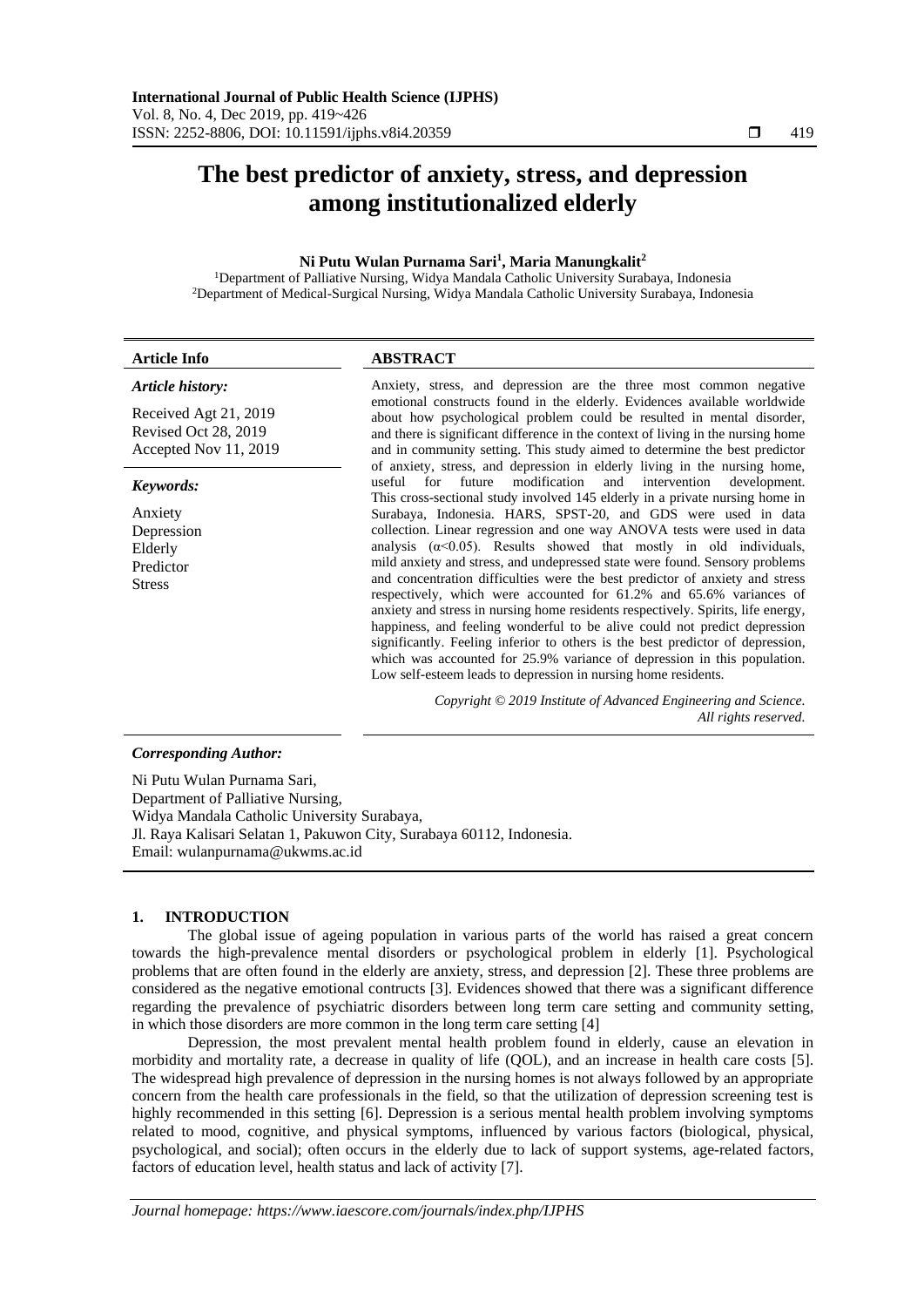Anxiety is an emotional condition that causes discomfort, characterized by feelings of worry, anxious, and fear, often occurs in the elderly as a result of various changes experienced by the aging process [8]. Anxiety is more prevalent in elderly with disability, and being a significant predictor of progressing disability, cognitive impairment, and nursing home placement [9]. Anxious depression, a state in which anxiety co-morbid with depression, is correlated with severe symptoms & impairments, poorer prognosis, increases suicide risk in elderly [9]. Results of a systematic review towards 74 studies showed that depression and anxiety are the most common psychiatric disorders among older adults living in long-term care facility [4]. Hamilton [10], a senior research fellow, the developer of worldwide-used Hamilton Anxiety Rating Scale (HARS), stated that low or high level of anxiety is found in agitated depression, obsessional state, organic dementia, hysteria, and schizophrenia [10]. Anxiety, together with depression, worry, and social fear could result in generalized anxiety disorder, especially in older adults [11].

The father of stress research, Hans Selye, who focused on universal patient reactions to illness, stated that stress is a nonspecific response of the body to any demand [12]. He also stated that every stress leaves an indelible scar, and the organism pays for its survival after a stressful situation by becoming a little older. Stress causes pressure, change, and emotional tension; characterized by the feeling of angry, anxious, sad, pessimistic, crying, irritable, having nightmares, impaired concentration and memory; often occurs in the elderly due to the common problems related to declining physical health, low and declining functions in daily living and cognition [13-14]. Institutionalized elderly experienced higher distress and had lower life satisfaction compared to those living in the community [9]. The utilization of a standardized general distress screening test could improve the accuracy of detection and diagnosis of an anxiety or a depressive disorder among elderly who receive home care [9]; which indicates that the presence of distress leads to the incidence of anxiety and depression, especially in community-dwelling elderly.

Anxiety, stress, and depression, have significant impact on elderly's QOL, therefore these three variables become very important to be assessed regularly. There is a significant relationship between anxiety and depression levels with QOL in the elderly who live in nursing homes [8, 15]; and there is a significant relationship between stress levels and QOL in the elderly, especially in those with chronic disease, such as hypertension and diabetes mellitus [16-17]. This study aimed to determine the best predictor of anxiety, stress, and depression in elderly living in the nursing home, useful for future modification and intervention development. By knowing the best predictor of anxiety, stress, and depression in elderly living in the nursing home, it will be useful for future modification and intervention development, especially in nursing context, with the ultimate goal of QOL optimization in the late life.

## **2. RESEARCH METHOD**

This cross-sectional study involved 145 elderly in a private nursing home in Surabaya, Indonesia. Inclusion criteria wereat least 60 years old, and having a family member as the one responsible for elderly care in the nursing home to be the contact person. Exclusion criteria were rejection on filling out the consent form, hospitalization, and impaired consciousness or disorientation. Total sampling was applied and sample size of 145 was obtained. Instrument of Hamilton Anxiety Rating Scale (HARS) [10], Suan Prung Stress Test–20 (SPST-20) [18], and Geriatric Depression Scale (GDS) [19] were used to collect the data of anxiety, stress, and depression respectively. Data were collected since February-May 2019. Linear regression and one way ANOVA tests were used in data analysis ( $\alpha$ <0.05). Ethical clearance was issued by Faculty of Medicine, Widya Mandala Catholic University Surabaya, Indonesia, with certificate number of 010/WM12/KEPK/T/2019.

HARS is used to assess the severity of anxiety in both clinical and research settings in many parts of the world since the old times until recently, so that this instrument is really popular for decades worldwide. HARS consists of 14 items which defined by a series of symptoms measuring both psychic anxiety (mental agitation and psychological distress) and somatic anxiety (physical complaints related to anxiety). Each item is scored on Likert scale of "0" (not present) to "4" (severe), with a total score range of 0–56, in which less than 17 indicates mild severity, 18-24 indicates mild to moderate severity, and 25-30 indicates moderate to severe level of anxiety [10].

SPST was developed by Thai researcher and made specifically for assessing stress level in Thai population. SPST consists of 20 items in which each item is scored on Likert scale of "0" (no stress) to "4" (extremely high stress), with a total score range of 0-80, in which 0-23 indicates mild stress, 24-41 indicates moderate stress, 42-61 indicates high stress, and more than 61 indicates severe stress [18]. SPST-20 has been tested for validity and reliability in elderly communities in Surabaya with good results (IOC=0.78; Cronbach's Alpha=0.94) [20]. GDS consists of 15 items rated on a dichotomy response: "Yes" or "No". The score was one point for each one selected by respondents. A score of 0 to 5 is normal or undepressed state, while a score greater than 5 suggests depression. Reviews validation studies of GDS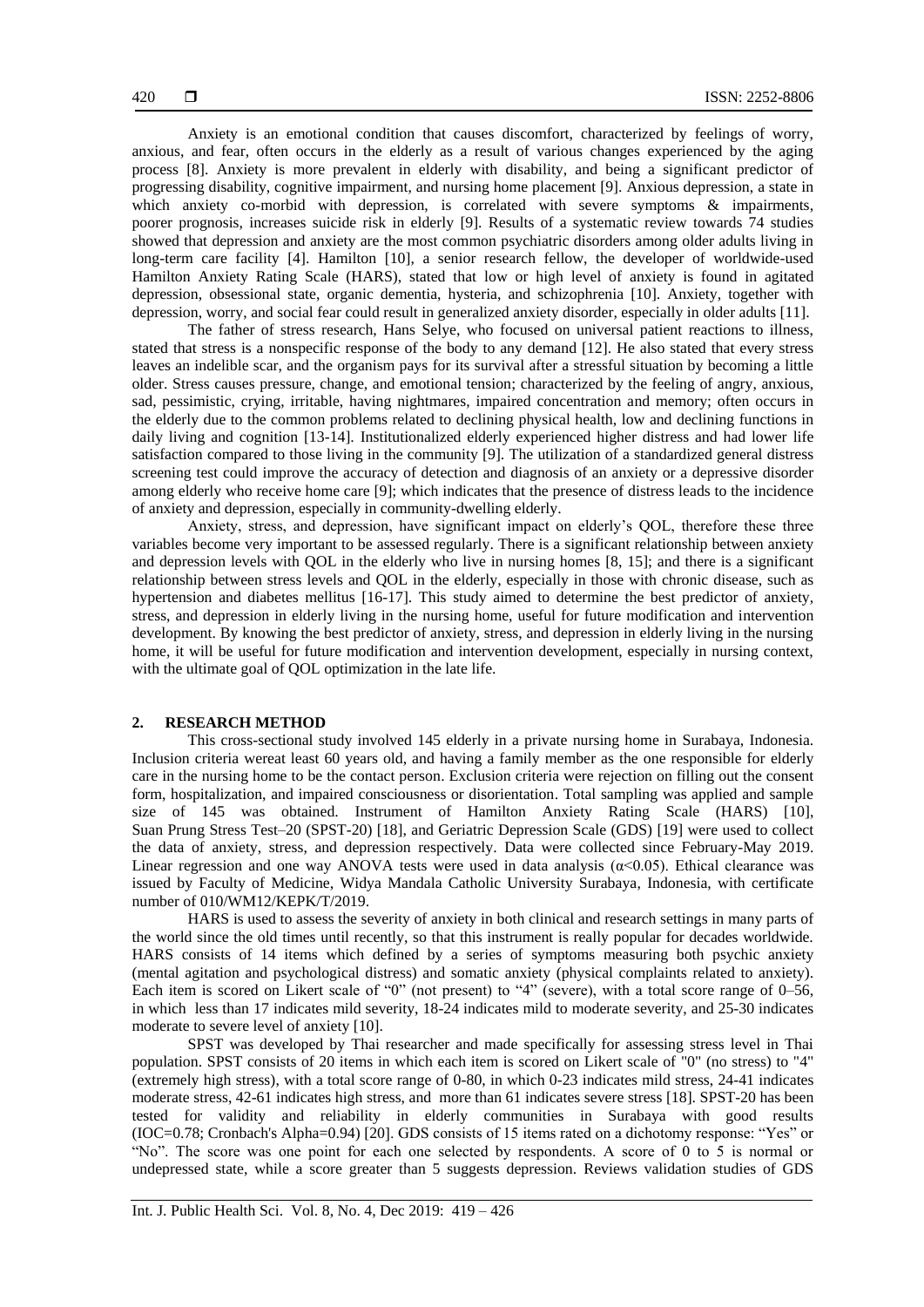indicated that it is a promising tool for detecting depression in the elderly. Evidence showed that GDS is a valid and reliable instrument for testing depression in elderly, and also sensitive for a special condition like dementia and other physical ilness [21].

## **3. RESULTS AND DISCUSSIONS**

There were 145 elderly participated in this study. Most of them were old individuals (75-90 years old), female, married, Chinese, secondary school graduated, and living in the nursing home for 1-3 years. Table 1 explains the demography characteristic of study respondents in details.

| Table 1. Demography characteristic |                                          |                |                |  |
|------------------------------------|------------------------------------------|----------------|----------------|--|
| No.                                | Characteristic                           | Frequency      | Percentage (%) |  |
|                                    | Age (years old)                          |                |                |  |
|                                    | a. Pre-elderly (45-59)                   | 9              | 6.20           |  |
| 1                                  | b. Elderly $(60-74)$                     | 65             | 44.82          |  |
|                                    | c. Old (75-90)                           | 68             | 46.89          |  |
|                                    | d. Very old $(>90)$                      | 3              | 2.06           |  |
|                                    | Gender                                   |                |                |  |
| $\overline{2}$                     | a. Male                                  | 71             | 48.96          |  |
|                                    | b. Female                                | 74             | 51.03          |  |
|                                    | Marital status                           |                |                |  |
|                                    | a. Single                                | 33             | 22.75          |  |
| 3                                  | b. Married                               | 58             | 40.00          |  |
|                                    | c. Separated / divorced                  | 9              | 6.20           |  |
|                                    | d. Widowed                               | 45             | 31.03          |  |
|                                    | Ethnicity                                |                |                |  |
|                                    | a. Javanese                              | 55             | 37.93          |  |
| $\overline{4}$                     | b. Maduranese                            | 10             | 6.89           |  |
|                                    | c., Chinese                              | 76             | 52.41          |  |
|                                    | d. Others                                | $\overline{4}$ | 2.75           |  |
|                                    | <b>Educational background</b>            |                |                |  |
|                                    | a. Primary school                        | 29             | 20.00          |  |
| 5                                  | b. Secondary school                      | 50             | 34.48          |  |
|                                    | c. High school                           | 44             | 30.34          |  |
|                                    | d. University graduated                  | 19             | 11.03          |  |
|                                    | e. Uneducated                            | 3              | 2.06           |  |
| 6                                  | Period of living in nursing home (years) |                |                |  |
|                                    | a, < 1                                   | 33             | 22.75          |  |
|                                    | $b. 1-3$                                 | 59             | 40.68          |  |
|                                    | $c. >3-6$                                | 41             | 28.27          |  |
|                                    | d. > 6                                   | 12             | 8.27           |  |

Results of descriptive statistic showed that averagely respondents had mild anxiety (Mean±SD: 16.78±13.69), mild stress (Mean±SD: 23.14±15.18), and not depressed (Mean±SD: 16.78±13.69). Table 2 explains the reported data of anxiety, stress, and depression in details.

| Table 2. Measured variables |                               |           |                |  |
|-----------------------------|-------------------------------|-----------|----------------|--|
| No.                         | Variables & levels            | Frequency | Percentage (%) |  |
| 1                           | Anxiety                       |           |                |  |
|                             | a. Mild severity              | 93        | 64.1           |  |
|                             | b. Mild to moderate severity  | 30        | 20.7           |  |
|                             | c. Moderate to severe         | 22        | 15.2           |  |
|                             | <b>Stress</b>                 |           |                |  |
|                             | a. Mild stress                | 81        | 55.9           |  |
| 2                           | b. Moderate stress            | 47        | 32.4           |  |
|                             | c. High stress                | 16        | 11.0           |  |
|                             | d. Severe stress              | 1         | 0.7            |  |
|                             | Depression                    |           |                |  |
| 3                           | a. Normal (undepressed state) | 50        | 34.5           |  |
|                             | b. Depressed                  | 95        | 65.5           |  |

Regression test results showed that all items in HARS and SPST-20 could predict anxiety and stress significantly (all  $p \leq \alpha$ ), but sensory problem and concentration difficulties were proved to be the best predictor of anxiety and stress respectively. Sensory problem was accounted for 61.2% variance of anxiety in elderly living in the nursing home ( $p=0.000$ ), while concentration difficulties were accounted for  $65.6\%$ 

*The best predictor of anxiety, stress, and depression among institutionalized.. (Ni Putu Wulan Purnama Sari)*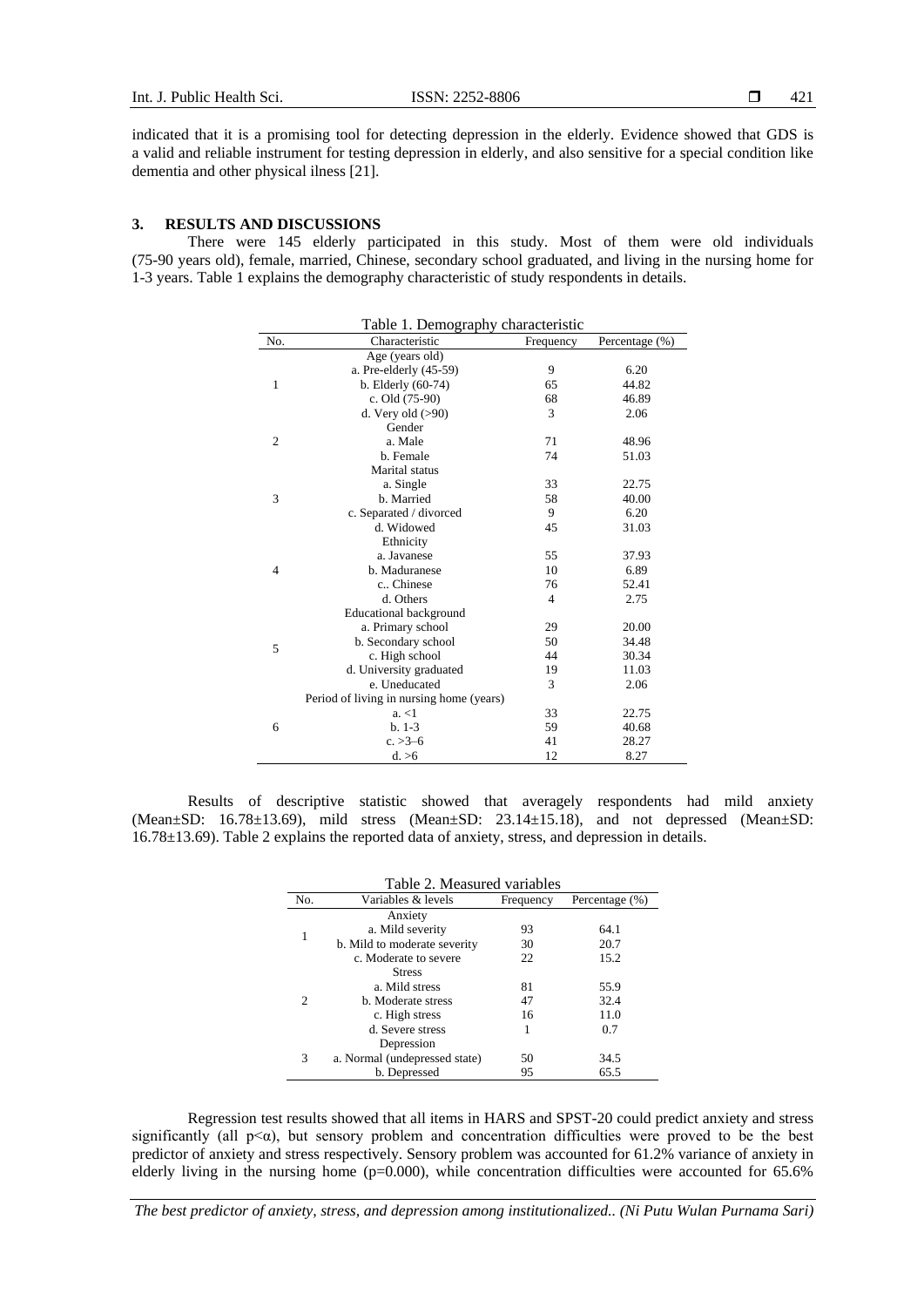variance of stress in this population (p=0.000). Feeling inferior to others was proved to be the best predictor of depression, and it was accounted for 25.9% variance of depression, while spirits, life energy, happiness, and feeling wonderful to be alive could not significantly predict depression in this population (all  $p>\alpha$ ). Table 3 shows the results of regression test in details.

Table 3. Results of statistical analysis

| (a) Predictors of Anxiety |                           |          |                |      |
|---------------------------|---------------------------|----------|----------------|------|
| No.                       | Determinant               | R square | % of influence | SIG. |
|                           | Anxious mood              | 0.495    | 49.5           | .000 |
| 2                         | Tension                   | 0.305    | 30.5           | .000 |
| 3                         | Fears                     | 0.461    | 46.1           | .000 |
| 4                         | Insomnia                  | 0.467    | 46.7           | .000 |
| 5                         | Intellectual              | 0.526    | 52.6           | .000 |
| 6                         | Depressed mood            | 0.473    | 47.3           | .000 |
|                           | Somatic (muscular)        | 0.485    | 48.5           | .000 |
| 8                         | Somatic (sensory)         | 0.612    | 61.2           | .000 |
| 9                         | Cardiovascular symptoms   | 0.403    | 40.3           | .000 |
| 10                        | Respiratory symptoms      | 0.487    | 48.7           | .000 |
| 11                        | Gastrointestinal symptoms | 0.517    | 51.7           | .000 |
| 12                        | Genitourinary symptoms    | 0.485    | 48.5           | .000 |
| 13                        | Autonomic symptoms        | 0.498    | 49.8           | .000 |
| 14                        | Behavior at interview     | 0.576    | 57.6           | .000 |

|     | (b) Predictors of stress                 |          |                |      |  |
|-----|------------------------------------------|----------|----------------|------|--|
| No. | Determinant                              | R square | % of influence | SIG. |  |
| 1   | Anxious of making mistakes               | 0.132    | 13.2           | .000 |  |
| 2   | Anxious of failing in reaching the goals | 0.269    | 26.9           | .000 |  |
| 3   | Financial problems                       | 0.327    | 32.7           | .000 |  |
| 4   | Anxious about pollution                  | 0.480    | 48.0           | .000 |  |
| 5   | Competitiveness and comparisons in life  | 0.483    | 48.3           | .000 |  |
| 6   | Money shortages                          | 0.414    | 41.4           | .000 |  |
| 7   | Muscle pains                             | 0.425    | 42.5           | .000 |  |
| 8   | Tension headache                         | 0.455    | 45.5           | .000 |  |
| 9   | Back pains                               | 0.444    | 44.4           | .000 |  |
| 10  | Appetite loss                            | 0.491    | 49.1           | .000 |  |
| 11  | Migraine                                 | 0.563    | 56.3           | .000 |  |
| 12  | Feeling worried                          | 0.420    | 42.0           | .000 |  |
| 13  | Feeling frustrated                       | 0.503    | 50.3           | .000 |  |
| 14  | Feeling angry                            | 0.551    | 55.1           | .000 |  |
| 15  | Feeling sad                              | 0.538    | 53.8           | .000 |  |
| 16  | Memory problems                          | 0.586    | 58.6           | .000 |  |
| 17  | Confusion                                | 0.606    | 60.6           | .000 |  |
| 18  | <b>Concentration difficulties</b>        | 0.656    | 65.6           | .000 |  |
| 19  | Easily tired                             | 0.472    | 47.2           | .000 |  |
| 20  | Frequent cold                            | 0.385    | 38.5           | .000 |  |

#### (c) Predictors of depression

| No.            | $(c)$ i redictors of depression<br>Determinant | R square | % of influence | SIG. |
|----------------|------------------------------------------------|----------|----------------|------|
| 1              | Life satisfaction                              | 0.052    | 5.2            | .006 |
| $\overline{2}$ | Dropping activities and interests              | 0.199    | 19.9           | .000 |
| 3              | Life emptiness                                 | 0.154    | 15.4           | .000 |
| 4              | <b>Boringness</b>                              | 0.096    | 9.6            | .000 |
| 5              | <b>Spirits</b>                                 | 0.013    |                | .164 |
| 6              | Fear of bad things                             | 0.170    | 17.0           | .000 |
| 7              | Happiness                                      | 0.002    |                | .616 |
| 8              | Feeling helpless                               | 0.192    | 19.2           | .000 |
| 9              | Prefer staying at home                         | 0.075    | 7.5            | .000 |
| 10             | Memory problems                                | 0.246    | 24.6           | .000 |
| 11             | Feeling wonderful to be alive                  | 0.001    |                | .756 |
| 12             | Feeling worthless                              | 0.165    | 16.5           | .000 |
| 13             | Full of energy                                 | 0.010    |                | .226 |
| 14             | Hopeless situation                             | 0.255    | 25.5           | .000 |
| 15             | <b>Feeling inferior to others</b>              | 0.259    | 25.9           | .000 |

There are various levels of anxiety, stress, and depression found in study respondents. Therefore, the best predictor of level differences of each variable was also identified. One way ANOVA test results showed that all items in HARS and SPST-20 could significantly predict anxiety and stress levels respectively (all  $p<\alpha$ ); while in depression, there were four items in GDS which could not significantly predict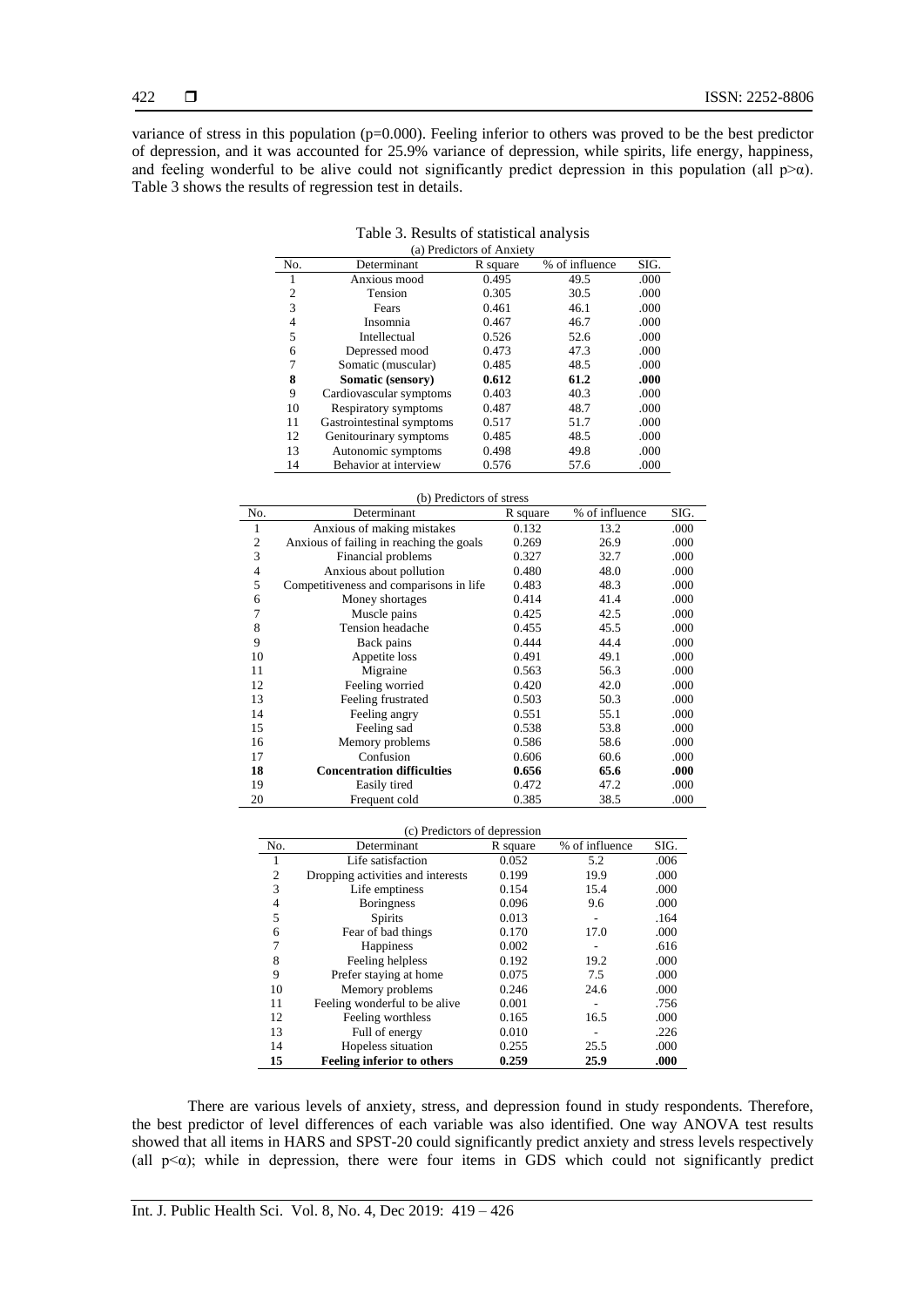the depression levels in elderly living in the nursing home, such as: item 5 about spirits ( $p=0.667$ ), item 7 about happiness ( $p=0.851$ ), item 11 about feeling wonderful to be alive ( $p=0.861$ ), and item 13 about life energy  $(p=0.379)$ .

Depression, stress, and anxiety could affect QOL, suicide, physical problems, and socioeconomic status in elderly, in which these three negative emotional constructs were associated with demographic variables like sex, education, marital status, medical condition, and housing conditions [22]. Female gender and lower educational background had higher values of anxiety and depression [23]. In this study, we found more married female than male elderly with low educational background, but overall mild anxiety and stress with undepressed state were found in majority. The anxiety disorders are a prevalent mental health problem in older age; it has a particular co-morbidity and risk factor profile [24]. Aside from demographic variables, anxiety disorders in the elderly were also associated with neurotic personality trait, cognitive decline, frailty, impaired physical function, disability, and increased medications intake [25-26].

Results showed that mental agitation, psychological distress, and physical complaints related to anxiety could predict anxiety (psychic and somatic) significantly in elderly living in the nursing home, as shown in Table 3A that all predictors were accounted for a certain number of anxiety variance in study respondents. Sensory problems (physical complaints related to somatic anxiety) were proved to be the best predictor of anxiety in this study context. Sensory problems could happen in various part of the body, and sensory impairment in older adults can increase their probability of experiencing depressive and anxiety syndrome. A study towards 7,389 Italian elderly showed that vision and hearing impairments are associated with depressive-anxiety syndrome, in which higher anxiety syndrome prevalence found in the hearing impaired group compared to higher depressive syndrome prevalence found in the vision-impaired group [27]. Vision and hearing impairments in the elderly which often called dual sensory loss (DSL: combined vision and hearing loss) was associated with decreased mental health significantly, with those with DSL either displaying depressive symptoms or being at risk for developing depression [28].

Hearing loss, the most common sensory deficit in the elderly, could impair the exchange of information which significantly influences activity of daily living resulted in loneliness, isolation, dependence, frustration, and communication disorders [29]. A study towards 42 elderly hearing impaired patients showed that mild anxiety was correlated with self-reported hearing problems, but depression was strongly related to self-perceived hearing handicap [30]. Another study towards 15 individuals aged more than 70 years old with hearing loss and depressive mood showed that reduction in depressive symptoms and improved QOL were observed early on with the use of digital hearing aids, and mental health also changed for the better [31]. Escape/avoidance coping strategies is associated with anxiety sensitivity in the elderly, but the fact found in another study towards 94 elderly showed that elderly with hearing problems did not use escape/avoidance coping strategies, therefore they were not sensitive to anxiety [32]. The results of these studies contradict the above study results from Bernabei, et al. (2011) [27] which found that the hearing-impaired elderly are more susceptible to anxiety syndrome than depression. But, all studies agree that hearing problems are resulted in psychological problems in the elderly.

Anxiety could influence stress level in elderly because of its effect on physical function in everyday life [20]. Medical issues were the most common stressors for elderly living in the nursing home, and elderly copes frequently by praying, reading, watching television, listening to music, and talking to friends and family [33]. There was negative correlation found between psychological problems and coping strategies in elderly living in the nursing home, meaning if their coping increases then psychological problems decreases [34]. Relocation to a nursing home from community setting could be a stressor also for the elderly, often called as relocation stress syndrome (RSS), in which transitional care is needed [35]. RSS has some clinical manifestations, such as anxiety, confusion, hopelessness, and loneliness, which usually diagnosed in the elderly right after a short period of staying in the nursing home after long time living in a private residence [36]. Transitional care in nursing homes frequently faces problems associated with adjustment by elderly residents [35].

Results showed that physical and psychological responses towards various stressors could predict stress significantly in elderly living in the nursing home, as shown in Table 3B that all predictors were accounted for a certain number of stress variance in study respondents. Concentration difficulties were proved to be the best predictor of stress in this study context. Concentration is the ability to maintain attention in a longer period. One of acute stress reaction is concentration disorder [37]. A study towards 74 elderly showed that the presence or absence of cognitive impairment may result in chronic stress and coping strategies, in which memory deficit may be a risk factor of high stress level [38]. Concentration disorder may affect stress level in elderly because of its effect on cognitive function impairment [20].

The study about association between concentration difficulties and stress, especially in elderly, is very limited online. Most articles available online correlate concentration difficulties with post-traumatic stress disorder (PTSD), but not with age-related changes induced stress found in the elderly. For instance,

*The best predictor of anxiety, stress, and depression among institutionalized.. (Ni Putu Wulan Purnama Sari)*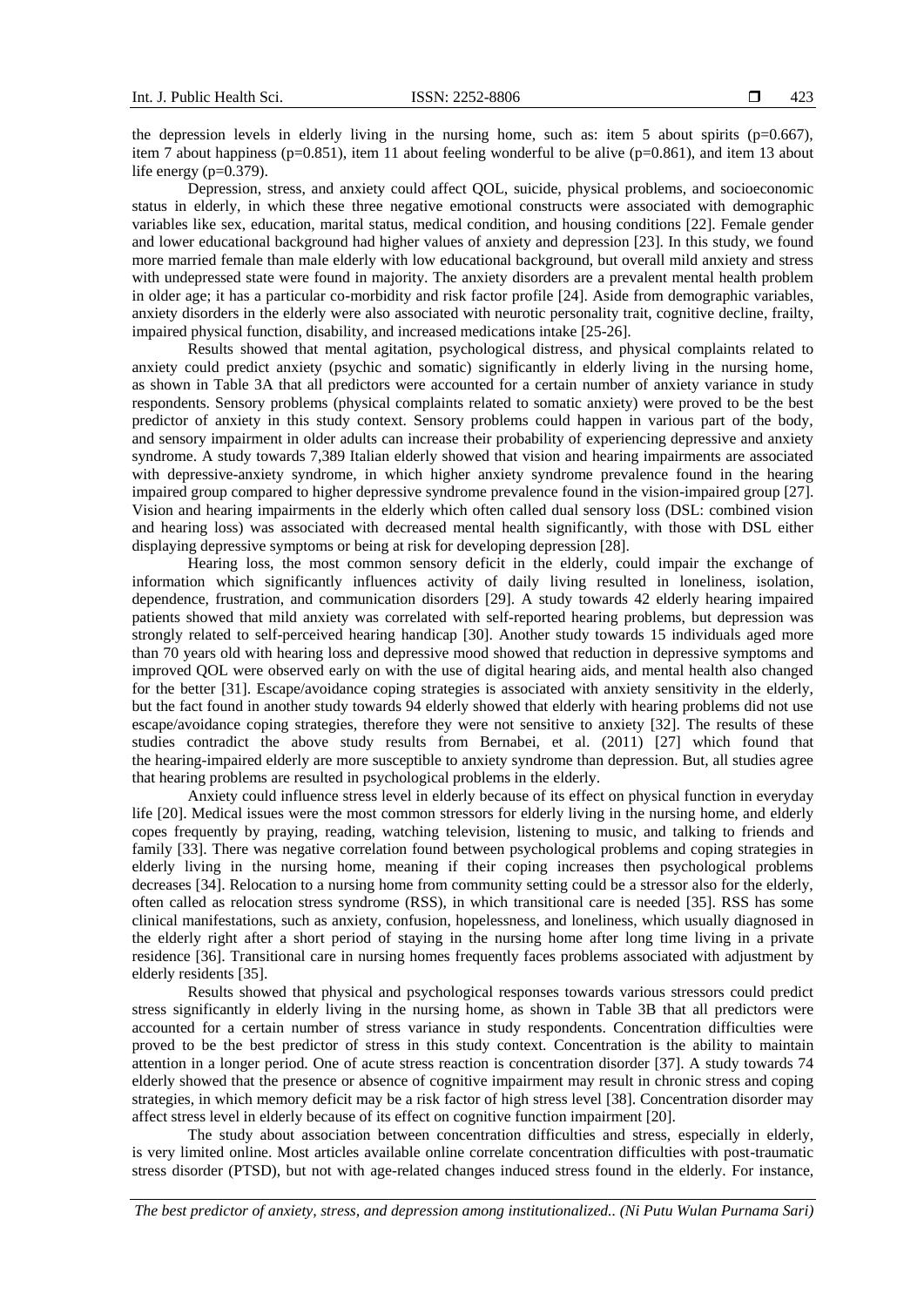a study towards elderly (veteran) with PTSD and sleep disturbance found that marked differences were observed for symptoms such as anxiety, self-depreciation, guilt, and concentration difficulties [39].

In the other context, a study towards 45 adults with mobile phone–related symptoms (headaches, earache, warmth sensations, fatigue, and perceived concentration difficulties) showed that concentration difficulties, together with sensations of warmth and burning skin, could increase the levels of exhaustions and depression, but not of anxiety, stress, and somatization [40]. Still in the other context, a study towards college students showed that academic stress was correlated with cognitive deficits, such as attention and concentration difficulties, illness, anxiety, depression, and low life satisfaction [41]. Both studies showed some connection of stress and concentration difficulties. Further study in elderly, especially nursing home residents, need to be conducted in order to determine the theoretical mechanism of both variables' connection.

Psychological distress could result in depression in aging population. In physical context, a study towards 73,131 individuals aged 20-100 years old showed that the mechanism of psychological distress becoming depression is mediated by the elevated level of C-Reactive Protein (CRP) in the blood. Increased CRP levels are associated with high risk of psychological distress and depression in most individuals [42]. It is indicated that the psychological distress could induce the elevation of CRP levels so that it could result in depression. In social context, a study in Japanese rural communities showed that psychological distress was higher in groups with low social capital measured by trust (lower), than groups with high social capital; indicating pathways existed from social capital to psychological distress via supportive relationships [43]. Social capital is the summary of shared norms, values, beliefs, trust, networks, social relations, and institutions which modulated cooperation and collective action for mutual benefit; structure & cognitive, bonding, bridging, and linking, strong & weak; and horizontal & vertical for instance [44]. It is indicated that the psychological distress induced by lower trust from others resulted in low social capital leading to depression in the elderly.

Results showed that spirits, life energy, happiness, and feeling wonderful to be alive could not predict depression significantly in this study context, which is contradict the study results of Sheikh & Yesavage [21]. Feeling inferior to others were proved to be the best predictor of depression, which was accounted for 25.9% variance of depression in this study context. The inferior feeling towards others indicated low self-esteem in study respondents. Self-esteem is defined as "how we value our self"; it affects our trust and relationships in every part of life [45]. Low self-esteem refers to a reflection of central negative views about self and it is important not only for elderly, but also for adults and children [46]. Depression could cause by low self-esteem which is frequently found in the elderly in various country [47]. Person with low self-esteem may feel powerless and incompetent about himself/herself. A qualitative study towards nursing home residents showed that depression is common among elderly which attributed to low self-esteem [48]. Therefore, low self-esteem leads to depression in nursing home residents.

There are so many aspects in comparison if someone wants to compare himself with the others. Physical appearance, physical capabilities, vocational and recreational interests, and relationships are all defining aspects of one's identify. For instance, social comparison addresses the damage to self-worth and the restoration of self-esteem following chronic illness in elderly. Individual living with chronic illness could restore his self-esteem by modifying three primary mechanism of social comparison, denial, and deriving meaning from the experience. Although social comparison provides an opportunity to increase self-esteem, the extent to which someone engages in social comparison actually may represent greater psychological distress [49].

Anxiety, stress, and depression represent the existence of mental distress in elderly living in the nursing home. Nurses work in this setting need to periodically assess the level of these three variables in order to improve the residents' QOL, and further giving interventions. As stated in the background, by knowing this study results it will be useful for future modification and intervention development. Nursing interventions could be ranging from physically-targeted intervention to spiritually-targeted intervention. Orientation program-based intervention which proved to be effective for managing these three problems [50]. Spiritual-religion psychotherapy which proved to be effective for improving depression especially [51]. Neslihan suggested to improve physical activity in the elderly in order to manage depression in the elderly. Further implementation of aforementioned interventions in the local context of elderly living in the nursing home in Surabaya should be cautioned [52].

# **4. CONCLUSION**

All determinants in HARS and SPST-20 were proved to be significant predictors of anxiety and stress in elderly living in the nursing home. Sensory problems and concentration difficulties are the best predictor of anxiety and stress respectively, which were accounted for 61.2% and 65.6% variances of anxiety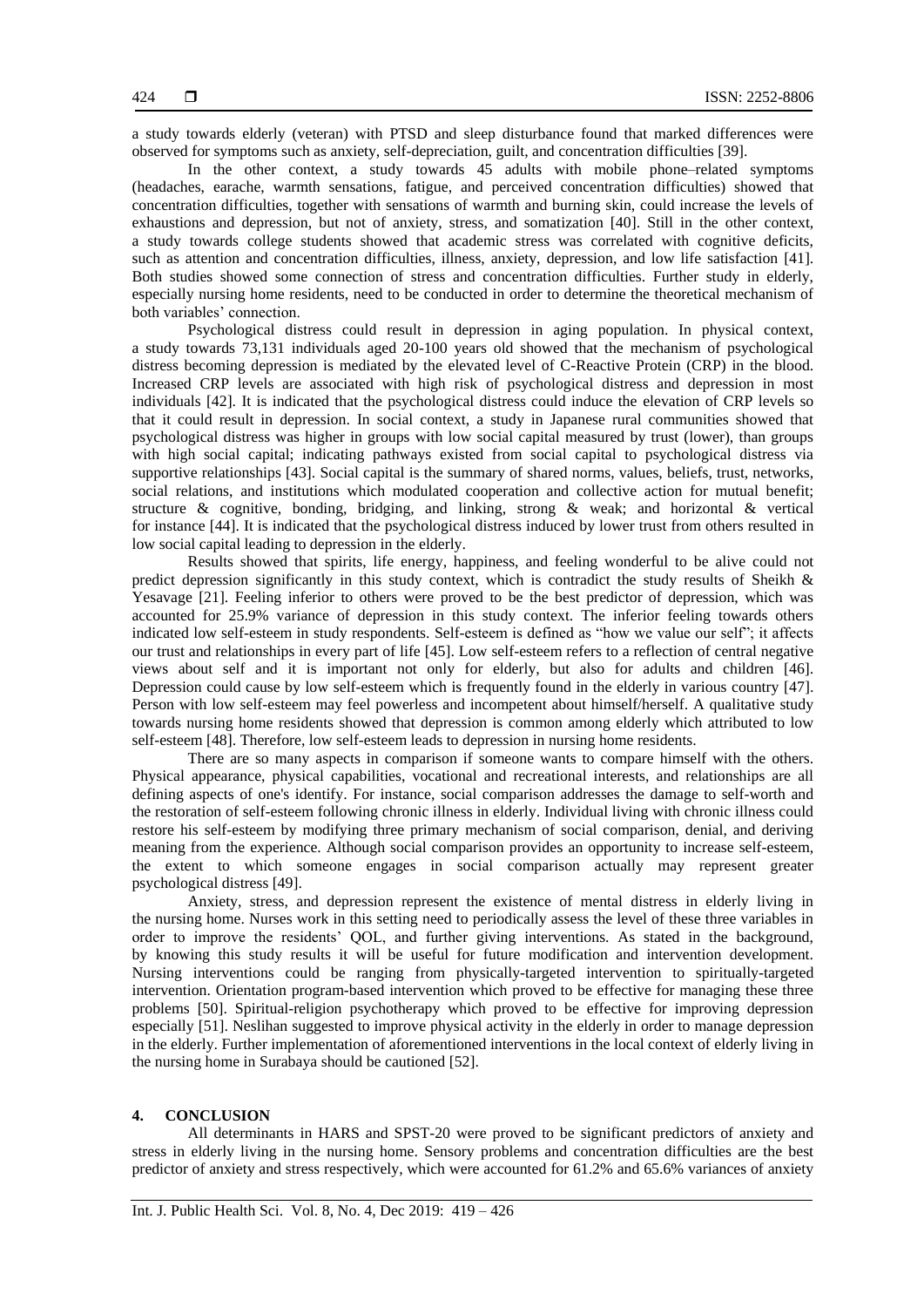and stress in this population. There are four determinants in GDS which were not proved to be significant predictors of depression, namely: spirits, life energy, happiness, and feeling wonderful to be alive. Feeling inferior to others is the best predictor of depression, which was accounted for 25.9% variance of depression in this study context. Low self-esteem leads to depression in nursing home residents.

#### **ACKNOWLEDGEMENTS**

This study was supported for publication by Faculty of Nursing, Widya Mandala Catholic University Surabaya.

## **REFERENCES**

- [1] G. J. Byrne, N. A. Pachana, "Anxiety and Depression in the Elderly: Do We Know Any More?," *Current Opinion in Psychiatry*, vol.23, no.6, pp. 504-509, 2010.
- [2] M. Stanley, P. G. Beare, "T*extbook of Gerontology Nursing* (in Bahasa Indonesia)," Jakarta: EGC, 2006.
- [3] B. M. Wood, M. K. Nicholas, F. Blyth, A. Asghari, S. Gibson, "The utility of The Short Version of The Depression Anxiety Stress Scales (DASS-21) in Elderly Patients with Persistent Pain: Does Age Make a Difference?,"*Pain Medicine*, vol.11, no.12, pp. 1780–1790, 2010.
- [4] D. Seitz, N. Purandare, D. Conn, "Prevalence of Psychiatric Disorders among Older Adults in Long-Term Care Homes: A Systematic Review," *International Psychogeriatric*, vol.22, no.7, pp. 1025-1039, 2010.
- [5] S. Kumar, K. R. Adiga, A. George, "Impact of Mindfulness-Based Stress Reduction (MBSR) on Depression among Elderly Residing in Residential Homes," *The Nursing Journal of India*, vol.105, pp.6, pp. 248-251, 2014.
- [6] J. Snowdon, "Depression in Nursing Homes," *International Psychogeriatrics*, vol.22, no.7, 1143-1148, 2010.
- [7] K. Pae, "Differences of Depression Level between Elderly Lives in The Nursing Home and at Home with Families (in Bahasa Indonesia)," *Jurnal Ners Lentera,* vol.5, no.1, 21-32, 2017.
- [8] E. Setyaningsih, Setiyawan, Saelan, "*Correlation between Anxiety and Quality of Life in Nursing Home of Dharma Bhakti Kasih, Surakarta* (in Bahasa Indonesia)," 2017. Retrieved from: <http://digilib.stikeskusumahusada.ac.id/repo/disk1/29/01-gdl-endangsety-1443-1-naskahp-h.pdf>
- [9] G. J. Diefenbach, D. F. Tolin, S. A. Meunier, C. M. Gilliam, "Assessment of Anxiety in Older Home Care Recipients," *The Gerontologist*, vol.49, no.2, pp. 141-153, 2009.
- [10] M. Hamilton, "The Assessment of Anxiety States by Rating," *Br J Med Psychol*, vol.32, pp. 50–55, 1959.
- [11] J. G. Beck, M. A. Stanley, "Characteristics of Generalized Anxiety Disorder in Older Adults: A Descriptive Study," *Behaviour Research and Therapy*, vol.34, no.3, pp. 225-234, 1996.
- [12] S. Y. Tan, A. Yip, "Hans Selye (1907-1982): Founder of The Stress Theory," *Singapore Med J*, vol.59, no.4, pp. 170-171, 2018.
- [13] N. Muramatsu, H. Yin, D. Hedeker, "Functional Declines, Social Support, and Mental Health in the Elderly: Does Living in a State Supportive of Home and Community-Based Services Make a Difference?,"*Social Science & Medicine*, vol.70, no.7, pp. 1050-1058, 2010.
- [14] M. M. Koampa, H. Bidjuni, F. Onibala, "Correlation between Stress Level and Independency Level in Elderly, Tombasian Village, West Kawangkoan District (in Bahasa Indonesia)," *eJournal Keperawatan (e-Kp),* vol.3, no.2, pp. 1-6, 2015.
- [15] A. A. A. R. Puspadewi, E. Rekawati, "Depression is Associated with Quality of Life in The Nursing Home of Tresna Werdha, Jakarta (in Bahasa Indonesia),"*Jurnal Keperawatan Indonesia,* vol.20, no.3, pp. 133-138, 2017.
- [16] Azizah, "*The 4 University Research Coloquium 2016*," 2016. Retrieved from: [https://publikasiilmiah.ums.ac.id/bitstream/handle/11617/7766/Mahasiswa%20\(Student%20Paper%20Presentation\)](https://publikasiilmiah.ums.ac.id/bitstream/handle/11617/7766/Mahasiswa%20(Student%20Paper%20Presentation)(1)_31.pdf?sequence=1)  $(1)$  31.pdf?sequence=1
- [17] M. Zainuddin, W. Utomo, Herlina, "Correlation between Stress and Quality of Life in Type 2 Diabetes Mellitus (in Bahasa Indonesia),"*JOM,* vol.2, no.1, pp. 890-898, 2015.
- [18] S. Mahatnirankul, V. Pumpaisanchai, P. Tapanya, "The Construction of Suan Prung Stress Test for Thai Population,"*Bulletin of Suan Prung*, vol.13, no.3, pp. 1-11, 1997.
- [19] J. A. Yesavage, T. L. Brink, T. L. Rose, O. Lum, V. Huang, M. Adey, V. O. Leirer, "Development and Validation of a Geriatric Depression Screening Scale: A Preliminary Report," *J Psychiatr Res*., vol.17, no.1, pp. 37-49, 1982.
- [20] N. P. W. P. Sari, J. Artsanthia, "Comparison of Stress Level and Quality of Life in Elderly Who are Living with Chronic Illness in Bangkok and Surabaya," *Proceedings of the 9th International Nursing Conference* (INC 2018), pp. 101-109, 2018.
- [21] J. I. Sheikh, J. A. Yesavage, "Geriatric Depression Scale (GDS): Recent Evidence and Development of A Shorter Version," *Clinical Gerontologist: The Journal of Aging and Mental Health,* vol.5, no.1-2, pp. 165-173, 1986.
- [22] T. Babazadeh, R. Sarkhoshi, F. Bahadori, F. Moradi, F. Shariat, Y. Sherizadeh, "Prevalence of Depression, Anxiety and Stress Disorders in Elderly People Residing in Khoy, Iran (2014-2015)," *J Anal res Clin Med*, vol.4, no.2, pp. 122-128, 2016.
- [23] C. M. Teixeira, J. Vasconcelos-Raposo, H. M.Fernandes, R. J. Brustad, "Physical Activity, Depression and Anxiety among the Elderly,"*Soc Indic Res*, vol.113, pp. 307–318, 2013.
- [24] M. B. Sami, R. Nilforooshan, "The Natural Course of Anxiety Disorders in the Elderly:A Systematic Review of Longitudinal Trials,"*International Psychogeriatrics,* vol.27, no.7, pp. 1061–1069, 2015.

*The best predictor of anxiety, stress, and depression among institutionalized.. (Ni Putu Wulan Purnama Sari)*